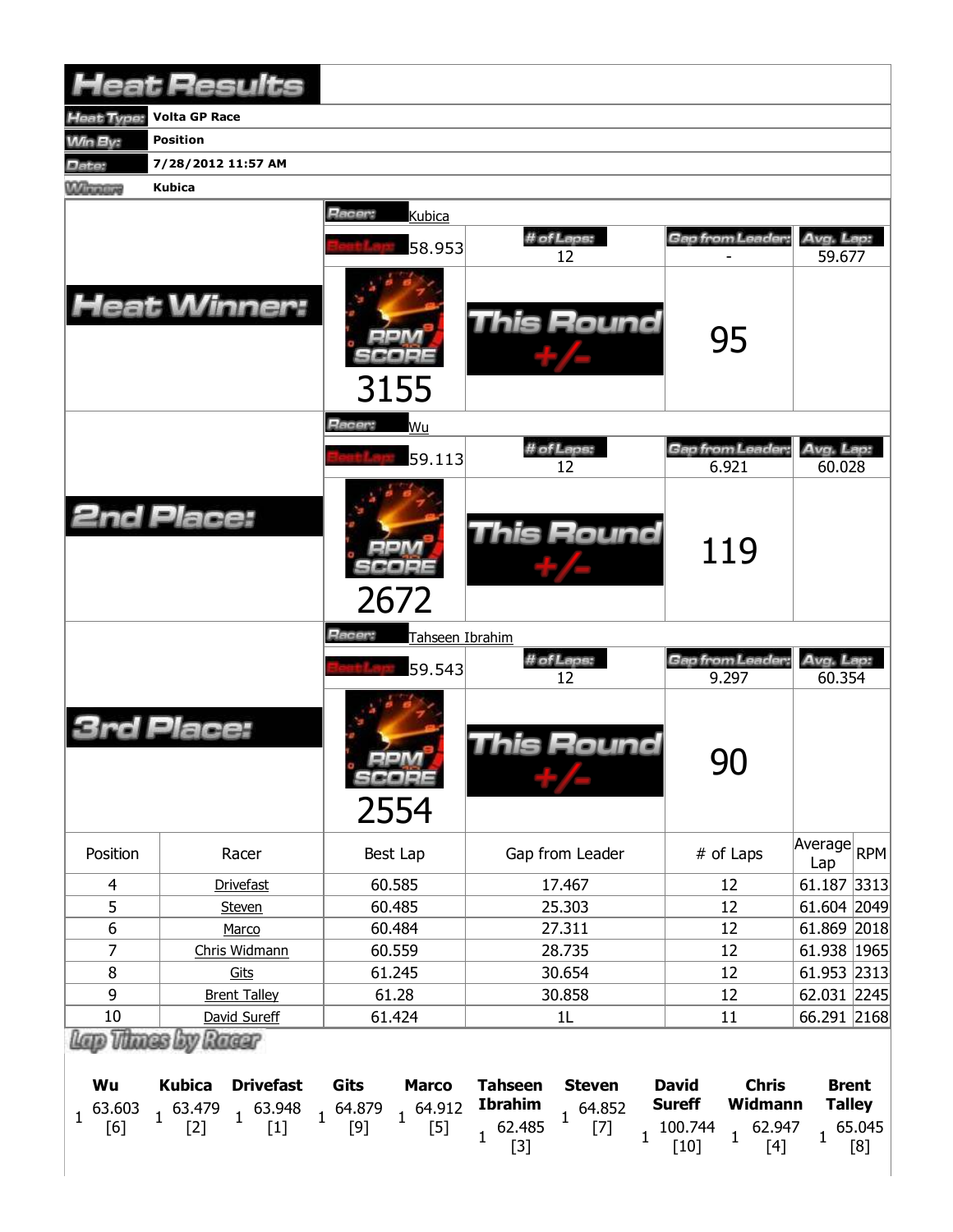| Wu<br>$2^{61.228}$<br>[4]                | <b>Kubica</b><br>$2^{60.148}$<br>$[1]$                       | Drivefast<br>$2^{60.585}$<br>$[2]$                                           | Gits<br>$2^{61.356}$<br>$[9]$                                                                                                                                                        | <b>Marco</b><br>$2^{62.135}$<br>$[5]$        | Tahseen<br><b>Ibrahim</b><br>$2^{60.752}$   | <b>Steven</b><br>$2^{61.732}$<br> 7     | <b>David</b><br><b>Sureff</b><br>66.675    | <b>Chris</b><br>Widmann<br>63.954<br>$\mathbf{2}$ | <b>Brent</b><br>Talley                 |
|------------------------------------------|--------------------------------------------------------------|------------------------------------------------------------------------------|--------------------------------------------------------------------------------------------------------------------------------------------------------------------------------------|----------------------------------------------|---------------------------------------------|-----------------------------------------|--------------------------------------------|---------------------------------------------------|----------------------------------------|
| 3 59.265<br>$[4]$                        | 3 59.699<br>$[1]$                                            | 3 60.859<br>$[2]$                                                            | 3 61.968<br>[8]                                                                                                                                                                      | 3 62.379<br>$[6]$                            | [3]<br>$3\,60.364$<br>$[3]$                 | 3 61.906<br>$[7]$                       | $[10]$<br>62.52<br>3<br>$\lceil 10 \rceil$ | [6]<br>$3\quad 61.618$<br>$[5]$                   | [8]<br>3 62.905<br>$[9]$               |
| [4]                                      | $4^{59.336}$<br>$[1]$                                        | $4^{60.883}$<br>$[3]$                                                        | $4\text{ }61.996$<br>[8]                                                                                                                                                             | $4^{62.838}$<br>$[7]$                        | 60.049<br>$\overline{4}$<br>[2]             | 4 62.479<br>[6]<br>$5\text{ }^{61.697}$ | 62.757<br>4<br>$[10]$                      | 62.605<br>$\overline{4}$<br>$[5]$                 | $4\text{ }61.967$<br>$[9]$             |
| $[3]$<br>$6^{59.113}$                    | $5\frac{59.354}{53}$ 59.259<br>$[1]$<br>$6\frac{59.195}{51}$ | $[4]$                                                                        | $5\begin{array}{c}60.852\\5\end{array}$ $5\begin{array}{c}62.004\\52\end{array}$<br>[8]<br>$6\begin{array}{cc} 60.759 \\ 6 \end{array}$ $6\begin{array}{cc} 62.465 \\ 6 \end{array}$ | $5\frac{61.703}{5}$<br>$[7]$<br>$6^{62.545}$ | 5 59.557<br>[2]                             | [6]<br>$6^{61.275}$                     | 62.408<br>5<br>$[10]$                      | $5\text{ }61.853$<br>$[5]$                        | $5\text{ }61.943$<br>$\lceil 9 \rceil$ |
| $[3]$                                    | $[1]$                                                        | $\vert 4 \vert$<br>$7\frac{59.315}{2}$ 7 59.566 $7\frac{60.823}{2}$ 7 61.245 | [8]                                                                                                                                                                                  | $[7]$<br>7 60.99                             | 6 59.543<br>$\lceil 2 \rceil$<br>7 59.705   | $[5]$<br>$7^{61.432}$                   | 61.984<br>6<br>$[10]$                      | 62.202<br>6<br>[6]<br>61.358                      | $\lceil 9 \rceil$                      |
| $[3]$<br>8 60.086                        | $\vert 1 \vert$<br>$8^{59.127}$                              | $[4]$<br>$8\substack{61.117}$                                                | [8]<br>$8^{61.503}$                                                                                                                                                                  | $[7]$<br>8 61.299                            | $\lceil 2 \rceil$<br>$8\text{ }60.102$      | $[5]$<br>$8^{60.851}$                   | 62.667<br>$\overline{7}$<br>$[10]$         | [6]<br>60.911                                     | $7\,61.416$<br> 9 <br>$8^{61.367}$     |
| $[3]$<br>$9\ 60.02$<br>$\lceil 2 \rceil$ | $\vert 1 \vert$<br>9 59.161<br>$[1]$                         | [4]<br>$9\frac{61.098}{ }$<br>$[4]$                                          | [8]<br>$9^{61.318}$<br>[8]                                                                                                                                                           | $[7]$<br>$9\,60.502$<br>$[7]$                | [2]<br>$9\,60.778$                          | $[5]$<br>$9\,60.485$<br>$[5]$           | 62.565<br>8<br>$[10]$<br>63.481            | 8<br>[6]<br>60.559<br>9                           | 191<br>9 61.584                        |
| 59.955<br>$[2]$                          | 10 59.072<br>$[1]$                                           | $10^{61.316}$<br>$\lceil 4 \rceil$                                           | $10^{61.814}$<br>[8]                                                                                                                                                                 | $10^{60.484}$<br>$[7]$                       | $[3]$<br>61.305<br>10 <sup>7</sup><br>$[3]$ | $10\,60.815$<br>$[5]$                   | q<br>$[10]$<br>$10^{-61.424}$              | [6]<br>10 60.955<br>[6]                           | [9]<br>$10^{61.656}$<br>[9]            |
| 59.323<br>$\lceil 2 \rceil$              | 58.953<br>11<br>$[1]$                                        | $11^{60.997}$<br>[4]                                                         | $11^{61.499}$<br>[8]                                                                                                                                                                 | $11^{62.051}$<br>[6]                         | 11<br>$[3]$                                 | 59.816 11 60.803<br>$[5]$               | $[10]$<br>$11^{61.972}$                    | 62.876<br>11<br>$[7]$                             | $11^{61.502}$<br>[9]                   |
| 59.871                                   | 12 59.131<br>$[1]$                                           | 61.01<br>12 <sup>12</sup><br>$[4]$                                           | $12^{61.39}$<br>[8]                                                                                                                                                                  | 12 60.591<br>[6]                             | 12 59.789 12 60.921<br>[3]                  | $[5]$                                   | $[10]$<br>12                               | 61.42<br>12 <sup>12</sup>                         | 12 61.381<br>[9]                       |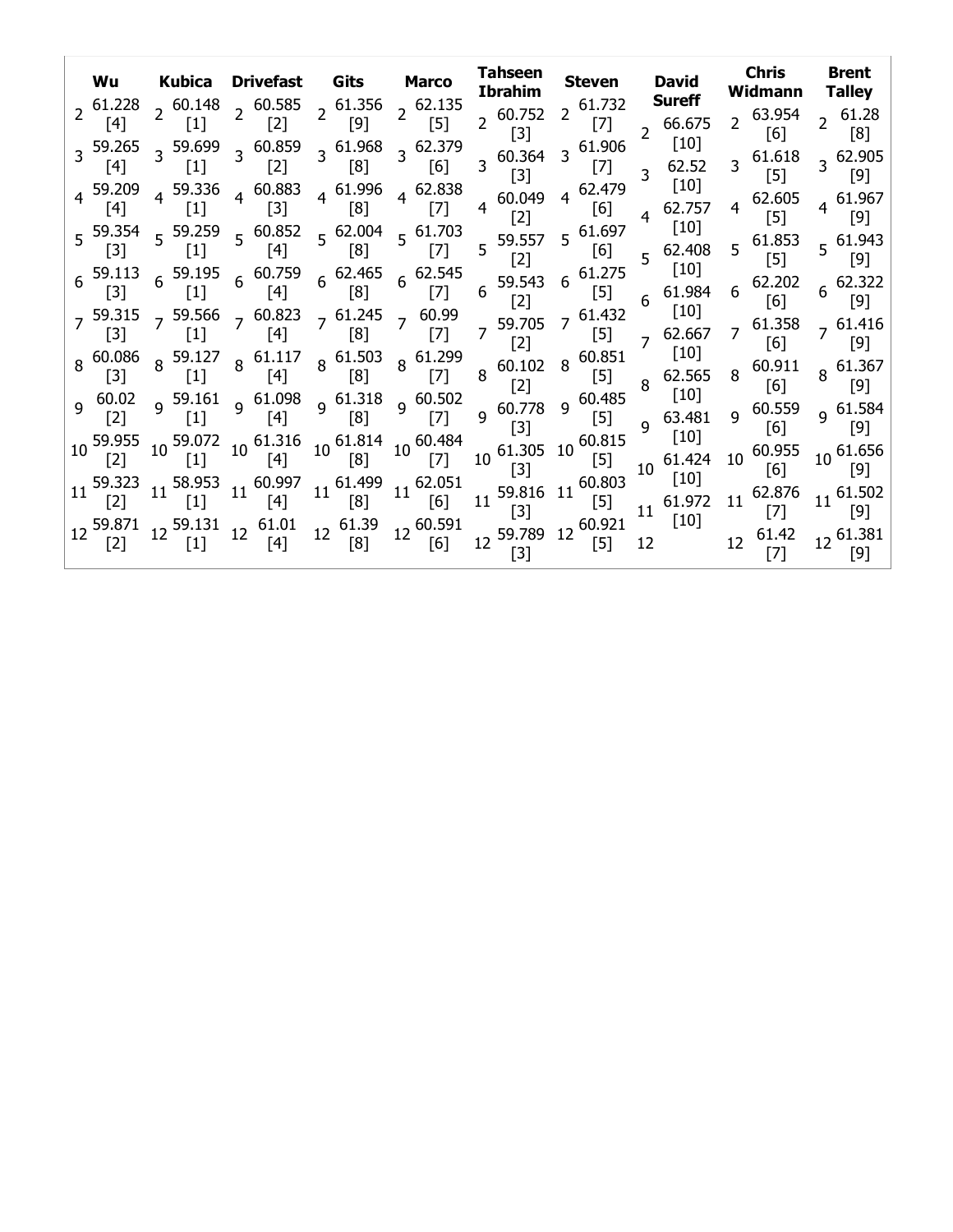|                                             | <b>Heat Results</b>                                                                  |                                                                                          |                                                                                                                   |                                                                          |                                |
|---------------------------------------------|--------------------------------------------------------------------------------------|------------------------------------------------------------------------------------------|-------------------------------------------------------------------------------------------------------------------|--------------------------------------------------------------------------|--------------------------------|
| Heat Type:                                  | <b>Volta GP Race</b>                                                                 |                                                                                          |                                                                                                                   |                                                                          |                                |
| <b>Min By:</b><br><b>Position</b>           |                                                                                      |                                                                                          |                                                                                                                   |                                                                          |                                |
| Date:                                       | 7/28/2012 11:42 AM                                                                   |                                                                                          |                                                                                                                   |                                                                          |                                |
| <b>Winnipeg</b><br><b>Rome</b>              |                                                                                      |                                                                                          |                                                                                                                   |                                                                          |                                |
|                                             |                                                                                      | Racer:<br>Rome                                                                           |                                                                                                                   |                                                                          |                                |
|                                             |                                                                                      | 61.312                                                                                   | # of Laps:                                                                                                        | Gap from Leader:                                                         | Avg. Lap:                      |
|                                             | <b>Heat Winner:</b>                                                                  |                                                                                          | 12<br>This Round                                                                                                  | 106                                                                      | 62.239                         |
|                                             |                                                                                      | 1108                                                                                     |                                                                                                                   |                                                                          |                                |
|                                             |                                                                                      | Racer:<br>Oliver <sub>1</sub>                                                            |                                                                                                                   |                                                                          |                                |
|                                             |                                                                                      | 61.477                                                                                   | # of Laps:<br>12                                                                                                  | Gap from Leader:<br>0.292                                                | Avg. Lap:<br>62.324            |
| <b>2nd Place:</b>                           |                                                                                      | 2444                                                                                     | <b>This Round</b>                                                                                                 | 13                                                                       |                                |
|                                             |                                                                                      | Racer:<br>Packy                                                                          |                                                                                                                   |                                                                          |                                |
|                                             |                                                                                      | 60.899                                                                                   | # of Laps:                                                                                                        | Gap from Leader:                                                         | Avg. Lap:                      |
| <b>3rd Place:</b>                           |                                                                                      | <b>MA 44</b><br>SCORE<br>1486                                                            | 12<br>This Round                                                                                                  | 2.705<br>56                                                              | 62.422                         |
| Position                                    | Racer                                                                                | Best Lap                                                                                 | Gap from Leader                                                                                                   | # of Laps                                                                | Average RPM<br>Lap             |
| 4                                           | Necrossin                                                                            | 61.489                                                                                   | 3.839                                                                                                             | 12                                                                       | 62.46<br>1821                  |
| 5                                           | <u>Rjo</u>                                                                           | 61.355                                                                                   | 4.649                                                                                                             | 12                                                                       | 62.354 1249                    |
| 6                                           | Ary                                                                                  | 61.822                                                                                   | 4.982                                                                                                             | 12                                                                       | 62.454 1605                    |
| 7                                           | Crash                                                                                | 60.729                                                                                   | 5.556                                                                                                             | 12                                                                       | 62.6<br> 1180                  |
| 8                                           | *****                                                                                | 61.88                                                                                    | 10.369                                                                                                            | 12                                                                       | 62.963 1269                    |
| 9                                           | Alex                                                                                 | 64.662                                                                                   | 44.430                                                                                                            | 12                                                                       | 65.653<br>792                  |
| $10\,$                                      | Chris Haug<br>Thues by Ruser                                                         | 61.42                                                                                    | 49.566                                                                                                            | 12                                                                       | 66.177 1102                    |
| Oliver 1<br>65.903<br>$\mathbf{1}$<br>$[1]$ | <b>Alex</b><br>Ary<br>$1^{68.027}$<br>$1^{64.796}$<br>$[5]$<br>$[9]$<br>$\mathbf{1}$ | <b>Chris</b><br>Rjo<br><b>Haug</b><br>65.304<br>$\mathbf{1}$<br>103.188<br>[8]<br>$[10]$ | <b>Necrossin</b><br>Crash<br>$1\quad 66.781$<br>$1\begin{array}{cc} 65.396 & 1\end{array}$ 65.913<br>[6]<br>$[4]$ | <b>Packy</b><br><b>Rome</b><br>65.33<br>$\overline{1}$<br>$[3]$<br>$[2]$ | *****<br>$1^{66.534}$<br>$[7]$ |